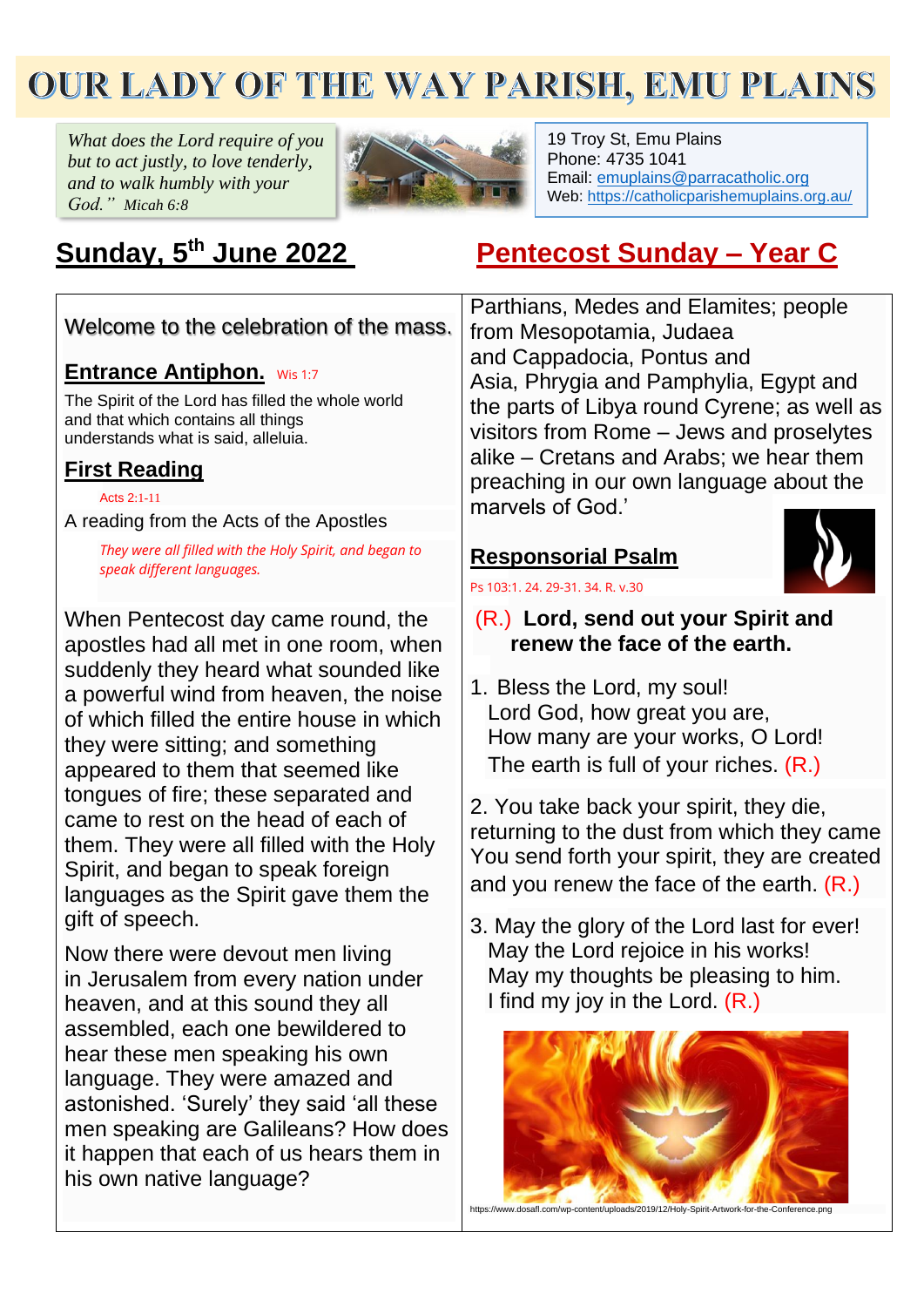| <b>Second Reading</b><br>1 Cor 12:3-7, 12-13                                                                                                                                                                                                                                                              | <b>Gospel</b><br>Jn 20:19-23                                                                                                                                                                                                                                                                                                                                                                                                                                                                                                                                                                                                                                                                                                                               |  |  |  |
|-----------------------------------------------------------------------------------------------------------------------------------------------------------------------------------------------------------------------------------------------------------------------------------------------------------|------------------------------------------------------------------------------------------------------------------------------------------------------------------------------------------------------------------------------------------------------------------------------------------------------------------------------------------------------------------------------------------------------------------------------------------------------------------------------------------------------------------------------------------------------------------------------------------------------------------------------------------------------------------------------------------------------------------------------------------------------------|--|--|--|
| A reading from the letter of St Paul to the<br>Corinthians                                                                                                                                                                                                                                                | A reading from the holy Gospel according to John<br>As the Father sent me, so I send you: Receive the Holy Spirit.                                                                                                                                                                                                                                                                                                                                                                                                                                                                                                                                                                                                                                         |  |  |  |
| In the one Spirit we were all baptised, making one body.                                                                                                                                                                                                                                                  |                                                                                                                                                                                                                                                                                                                                                                                                                                                                                                                                                                                                                                                                                                                                                            |  |  |  |
| No one can say, 'Jesus is Lord' unless<br>he is under the influence of the Holy<br>Spirit.                                                                                                                                                                                                                | In the evening of the first day of the<br>week, the doors were closed in the<br>room where the disciples were, for fear<br>of the Jews. Jesus came and stood                                                                                                                                                                                                                                                                                                                                                                                                                                                                                                                                                                                               |  |  |  |
| There is a variety of gifts but always the<br>same Spirit; there are all sorts of service<br>to be done, but always to the same<br>Lord; working in all sorts of different<br>ways in different people, it is the same<br>God who is working in all of them. The<br>particular way in which the Spirit is | among them. He said to them, 'Peace<br>be with you,' and showed them his<br>hands and his side. The disciples were<br>filled with joy when they saw the Lord,<br>and he said to them again, 'Peace be<br>with you.<br>'As the Father sent me,<br>so am I sending you.'                                                                                                                                                                                                                                                                                                                                                                                                                                                                                     |  |  |  |
| given to each person is for a good<br>purpose.                                                                                                                                                                                                                                                            |                                                                                                                                                                                                                                                                                                                                                                                                                                                                                                                                                                                                                                                                                                                                                            |  |  |  |
| Just as a human body, though it is<br>made up of many parts, is a single unit                                                                                                                                                                                                                             | After saying this he breathed on them<br>and said:                                                                                                                                                                                                                                                                                                                                                                                                                                                                                                                                                                                                                                                                                                         |  |  |  |
| because all these parts, though many,<br>make one body, so it is with Christ. In<br>the one Spirit we were all baptised,<br>Jews as well as Greeks, slaves as well<br>as citizens, and one Spirit was given to<br>us all to drink.                                                                        | 'Receive the Holy Spirit.<br>For those whose sins you forgive,<br>they are forgiven;<br>for those whose sins you retain,<br>they are retained.'                                                                                                                                                                                                                                                                                                                                                                                                                                                                                                                                                                                                            |  |  |  |
|                                                                                                                                                                                                                                                                                                           | <b>Communion Antiphon</b><br>Acts 2:4,11                                                                                                                                                                                                                                                                                                                                                                                                                                                                                                                                                                                                                                                                                                                   |  |  |  |
| <b>Gospel Acclamation</b>                                                                                                                                                                                                                                                                                 |                                                                                                                                                                                                                                                                                                                                                                                                                                                                                                                                                                                                                                                                                                                                                            |  |  |  |
| Alleluia, alleluia!                                                                                                                                                                                                                                                                                       | They were all filled with the Holy Spirit                                                                                                                                                                                                                                                                                                                                                                                                                                                                                                                                                                                                                                                                                                                  |  |  |  |
| Come, Holy Spirit;<br>fill the hearts of your faithful<br>and kindle in them the fire of your love.                                                                                                                                                                                                       | and spoke of the marvels of God, alleluia.<br>© The scriptural quotations are taken from the Jerusalem Bible, published and<br>copyright 1966, 1967 and 1968 by Darton Longman and Todd Ltd and Doubleday<br>& Co Inc, and used by permission of the publishers. The English translation of the<br>Psalm Responses, the Alleluia and Gospel Verses, and the Lenten Gospel<br>Acclamations, and the Titles, Summaries, and Conclusion of the Readings, from the<br>Lectionary for Mass © 1997, 1981, 1968, International Committee on English in the<br>Liturgy, Inc. All rights reserved. The prayers are from the English Translation of the<br>Roman Missal © 2010 International Committee on English in the Liturgy Inc. (ICEL).<br>All rights reserved |  |  |  |
| Alleluia!                                                                                                                                                                                                                                                                                                 |                                                                                                                                                                                                                                                                                                                                                                                                                                                                                                                                                                                                                                                                                                                                                            |  |  |  |



### **Let us pray:**

We pray for recently deceased Graham Skinner and Mercy Bhutan and all whose anniversaries are at this time.

We also pray for all our brothers and sisters in our community who are unwell, especially Mary Marsh and Catherine Allabyrne. If you know someone who needs prayers, please contact the parish office on 4735 1041 and we will add them to our prayer list.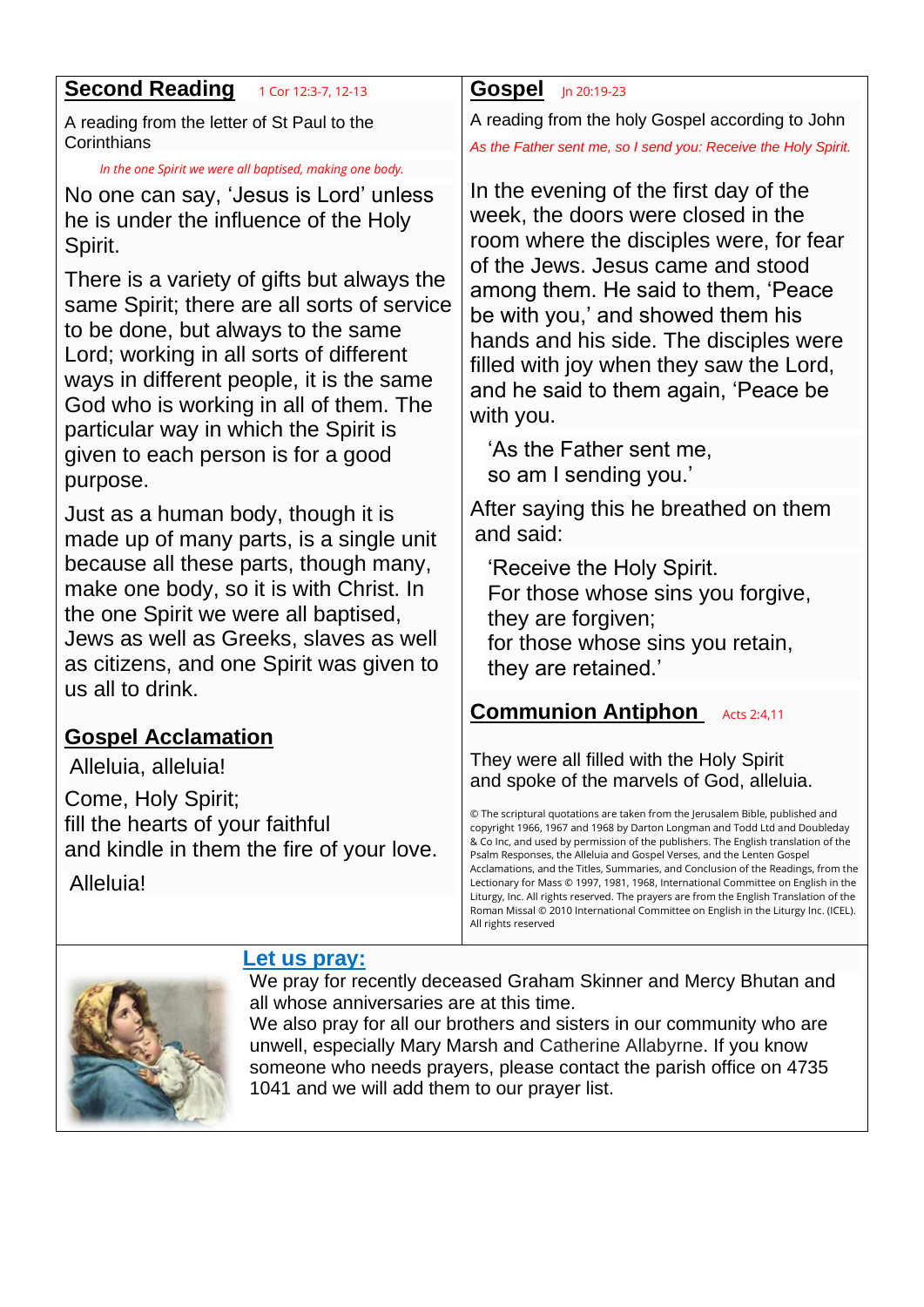#### **Roster for readers/commentators for June:**

| <b>Mass</b>  | 4/5 June                | 11/12 June               | 18/19 June        | 25/26 June                       |
|--------------|-------------------------|--------------------------|-------------------|----------------------------------|
|              | Pentecost Sunday        | <b>Most Holy Trinity</b> | Body and Blood of | 13 <sup>th</sup> Sunday Ord Time |
|              |                         |                          | Christ            |                                  |
| Vigil C:     | Louise Goderie          | Lynne Castellari         | Phillip Youngman  | Debra Gleeson                    |
| R:           | Victor Tuballa          | Bellinda Henderson       | Trish Ryan        | Mary Balam                       |
| 8am C:       | Gabe Manouk             | Maria Sirotti            | Paul Ryan         | <b>Geraldine Waters</b>          |
| R:           | <b>Brett Wright</b>     | Sue Mouthaan             | Helen Larsen      | Kay Walker                       |
| 9.30am       | Trish Boyle             | Lisa Samojlowicz         | Don Robens        | <b>Marianne Castor</b>           |
| $\mathbf{C}$ | <b>Matthew Hamilton</b> | <b>Courtney Hamilton</b> | Lara Roser        | Layla Pascoe                     |
| R:           |                         |                          |                   |                                  |

**Liturgical Ministry Formation Course Completions** 

Congratulations and our deepest gratitude to Thea Welch, Jessica Topp, Anne Deutscher and Mark Norbury for your dedication in participating in the Liturgical Ministry Formation Course. These representatives were blessed in their

#### **Parish Notices:**

**Wrap with love knitters group** meet Thursdays from 9am-12pm in the parish hall. Donations of 8ply wool gratefully accepted. New members welcome. Contact Judy Prendergast 0407101254 or Julie Hayes 0452655844.

**Receipts for Project compassion** are available in the Foyer of the church.

**Playgroup coordinator needed:** email

[\(emuplains@parracatholic.org\)](mailto:emuplains@parracatholic.org) or phone the parish office (ph: 4735 1041) for more details.

#### **Prayer for the Sacraments**

Heavenly Father, we ask for blessings on all the children and families who are taking part in the sacramental program. We pray for the Holy Spirit to touch each one of them so they may experience your great love, presence and mercy in their life.

**Amen** 



#### ministry at St Patrick's Cathedral on Thursday evening 26<sup>th</sup> May 2022. Thank you to all our volunteers. The Parish would not function without YOU!!

#### **Sequence of Pentecost:**

The sequence may be said or sung.

Holy Spirit, Lord of light,

From the clear celestial height Thy pure beaming radiance give.

Come, thou Father of the poor, Come with treasures which endure;

Come, thou light of all that live!

Thou, of all consolers best, Thou, the soul's delightful guest, Dost refreshing peace bestow;

- Thou in toil art comfort sweet; Pleasant coolness in the heat; Solace in the midst of woe.
- Light immortal, light divine, Visit thou these hearts of thine, And our inmost being fill:
- If thou take thy grace away, Nothing pure in man will stay; All his good is turned to ill.
- Heal our wounds, our strength renew;

On our dryness pour thy dew; Wash the stains of guilt away:

Bend the stubborn heart and will; Melt the frozen, warm the chill; Guide the steps that go astray.

Thou, on us who evermore

Thee confess and thee adore, With thy sevenfold gifts descend:

Give us comfort when we die; Give us life with thee on high; Give us joys that never end.